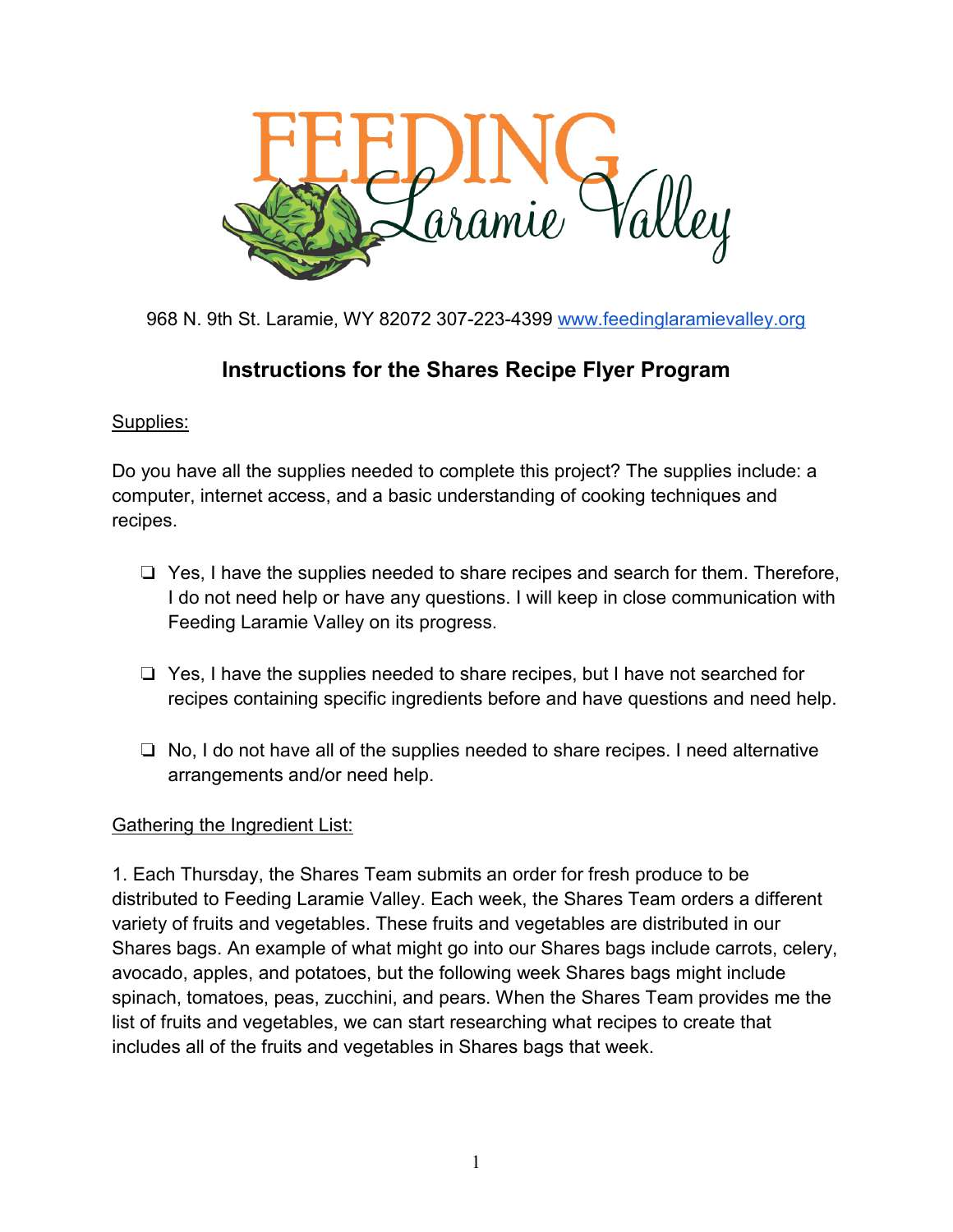## Creating and Finding Recipes:

2. When choosing recipes for the Shares Recipe Flyers, it is important to search for recipes that promote creative and innovative ways to prepare the week's produce. It is also important that the recipes do not require expensive or excessive amounts of ingredients.

We strive to only list recipes made with common household ingredients and spices like garlic powder, olive oil, salt and pepper, etc. For example, any recipes that require expensive cheeses, cream, flax seeds, meat, etc. are not usually suggested to Shares participants. The goal is to create a recipe that is healthy, delicious, and accessible for our Shares participants. If we can help suggest recipes, with the ingredients that they already have, then we can save them time and money while making healthy, delicious meals.

In addition to this, we are trying to maintain a specific focus on healthier options for meals through the recipe flyers. Please avoid recipes that have excessive amounts of sugar or harmful fats.

The following is a list of recipes that have already been shared this year, so we kindly ask that we avoid repeating them. If you have questions about this, or feel your recipe would be great to share regardless, please let us know.

- Guacamole Dip
- Tomato and Avocado Salad
- Apple and Cabbage Slaw
- Inside-Out Cucumber Sandwiches
- Roasted or Sautéed Brussels Sprouts
- Broccoli and Cauliflower Buffalo Bites
- Sweet Potato and Mushroom Skillet
- Carrot Noodles
- Apple Pie Smoothie
- Beet Soup
- Sautéed Spinach and Kale
- Breakfast Avocados
- Fresh Tomato Sauce
- Cabbage Skillet
- Garlic Roasted Potatoes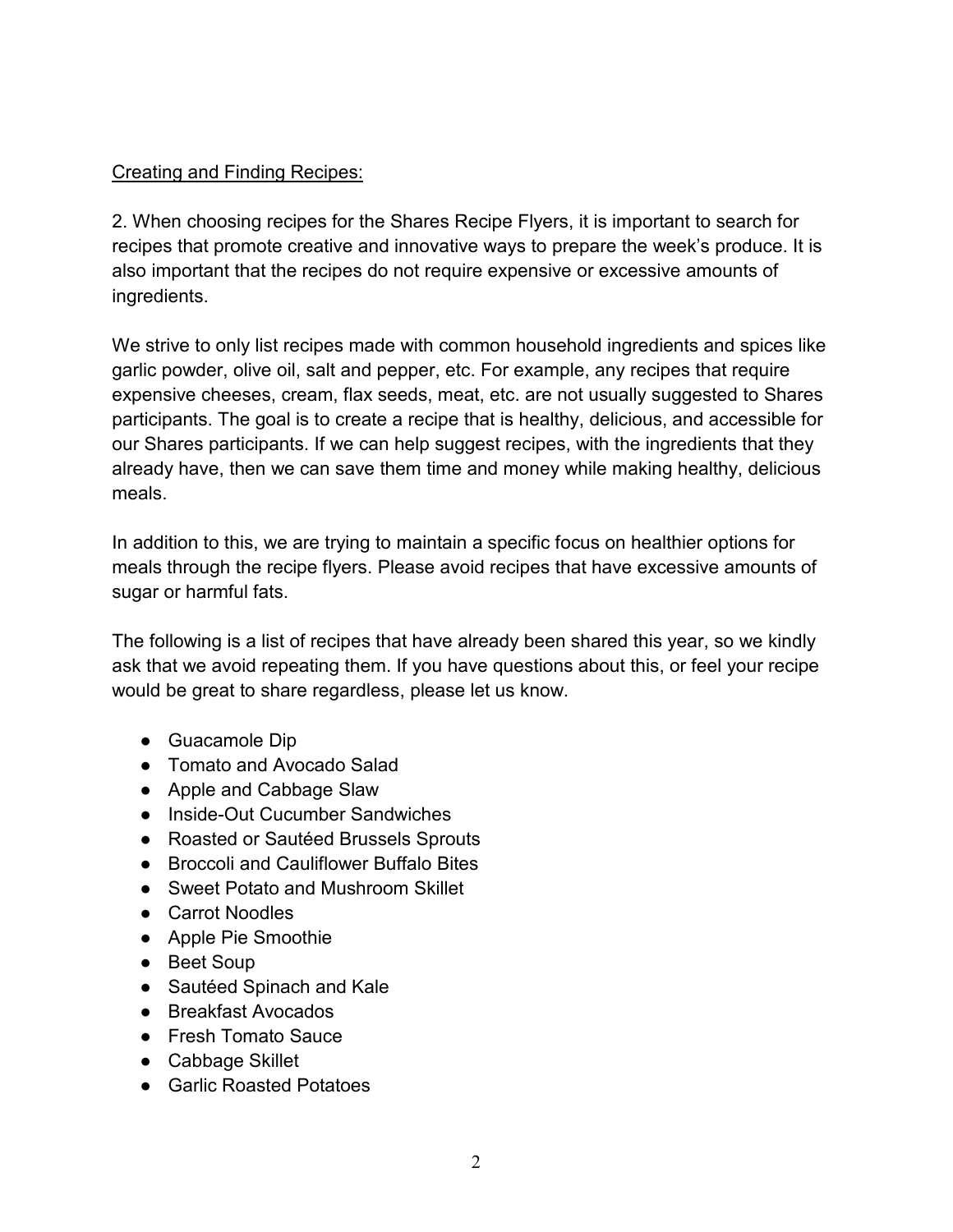- Veggie Egg Muffins
- Veggie Frittata
- Apple and Orange Salad
- Sweet Potato and Carrot Soup
- Roasted Brussels Sprouts with Aioli
- Beet Pancakes
- Ranch Vegetable Skillet

### Completing the Recipe Form

3. You will receive an attachment called the "Shares Recipe Form." Please fill out this form. Instructions on how to fill out the form will be on the "Shares Recipe Form" attachment. Then please email the form to the Shares Recipe Flyer Volunteer Coordinator Sarah Gray at **Sarah@feedinglaramievalley.org** If there are multiple recipes you would like to share with us, please fill out one form per recipe.

#### **Editing Process**

4. Please email the Coordinator your recipe form by Wednesday, so they may make edits and provide you feedback.

5. When the Coordinator has completed their edits and feedback, they will email them to the volunteer. The volunteer can make those changes then email those corrected changes back to the Coordinator.

### **Distribution**

The Coordinator will make all the final edits, receive approval from the supervisor, then distribute the flyer in the Shares bags.

### **Timeline**

You may complete the project at your own pace, but please be sure that these tasks are completed by these specific days. The Coordinator will be checking in on your progress occasionally. If you have any questions or concerns about this, please let us know, we want to be here for you every step of the way.

**Thursday** - The Shares Team places the produce order with Big Hollow Food Co-op. **Friday** - The coordinator sends you the produce list in the morning. Begin thinking of recipes to include on the flyer and/or look back at recipes to avoid.